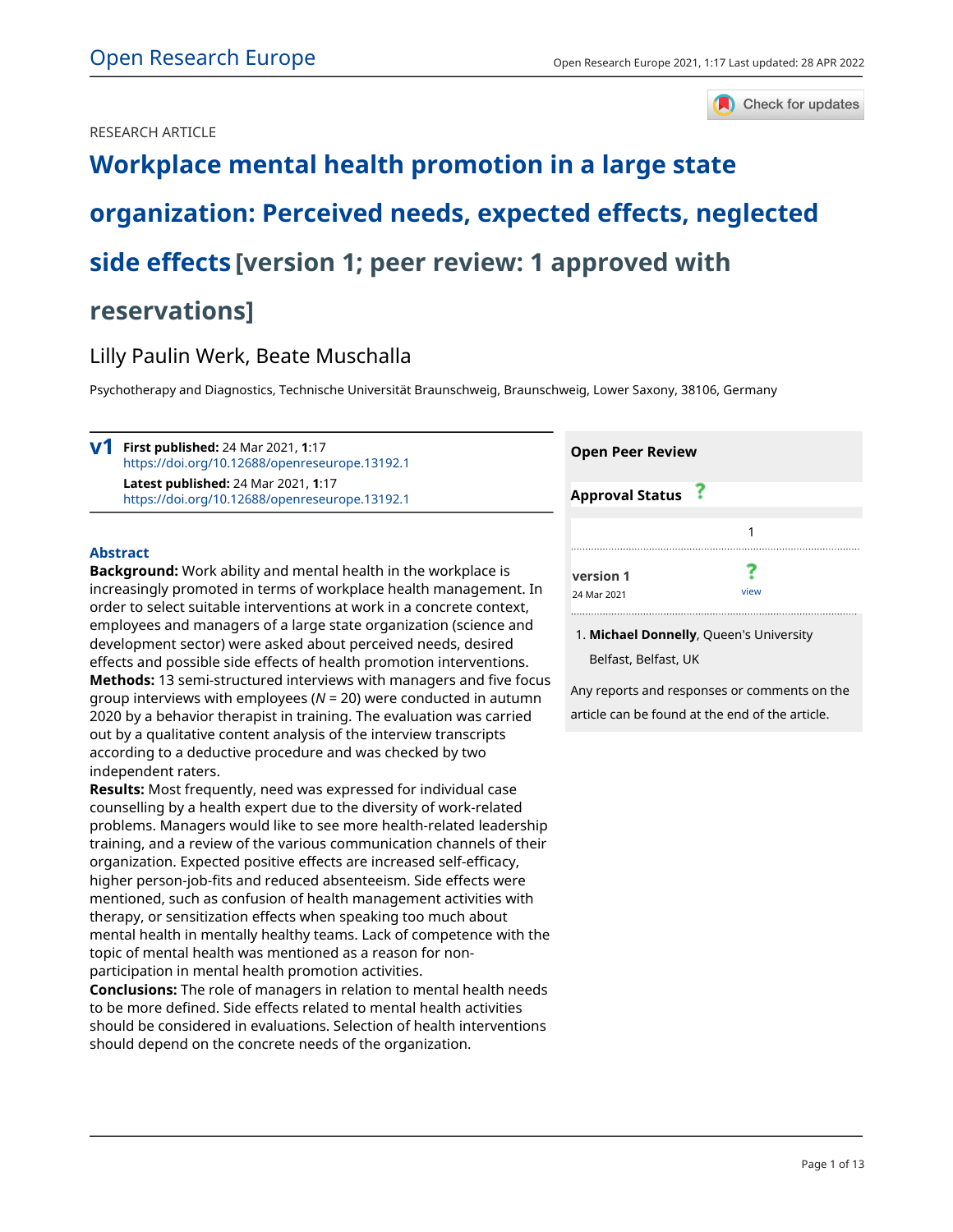# **Keywords**

workplace health promotion, prevention, qualitative study, needs, mental health, side effects



This article is included in the [Societal](https://open-research-europe.ec.europa.eu/gateways/societalchallenges)

[Challenges](https://open-research-europe.ec.europa.eu/gateways/societalchallenges) gateway.



This article is included in the [Digital Health and](https://open-research-europe.ec.europa.eu/collections/digital-health-and-well-being) [Well-being](https://open-research-europe.ec.europa.eu/collections/digital-health-and-well-being) collection.



This article is included in the [The Mind, Mental](https://open-research-europe.ec.europa.eu/collections/the-mind)

[Health, and Behaviour](https://open-research-europe.ec.europa.eu/collections/the-mind) collection.

**Corresponding author:** Beate Muschalla [\(b.muschalla@tu-bs.de](mailto:b.muschalla@tu-bs.de))

**Author roles: Werk LP**: Data Curation, Formal Analysis, Investigation, Project Administration, Writing – Original Draft Preparation; **Muschalla B**: Conceptualization, Funding Acquisition, Methodology, Supervision, Validation, Writing – Review & Editing

**Competing interests:** No competing interests were disclosed.

**Grant information:** This research was financially supported by the European Union's Horizon 2020 research and innovation programme under the grant agreement No 847386 (project H-WORK).

*The funders had no role in study design, data collection and analysis, decision to publish, or preparation of the manuscript.*

**Copyright:** © 2021 Werk LP and Muschalla B. This is an open access article distributed under the terms of the [Creative Commons](http://creativecommons.org/licenses/by/4.0/) [Attribution License,](http://creativecommons.org/licenses/by/4.0/) which permits unrestricted use, distribution, and reproduction in any medium, provided the original work is properly cited.

**How to cite this article:** Werk LP and Muschalla B. **Workplace mental health promotion in a large state organization: Perceived needs, expected effects, neglected side effects [version 1; peer review: 1 approved with reservations]** Open Research Europe 2021, **1**:17 <https://doi.org/10.12688/openreseurope.13192.1>

**First published:** 24 Mar 2021, **1**:17<https://doi.org/10.12688/openreseurope.13192.1>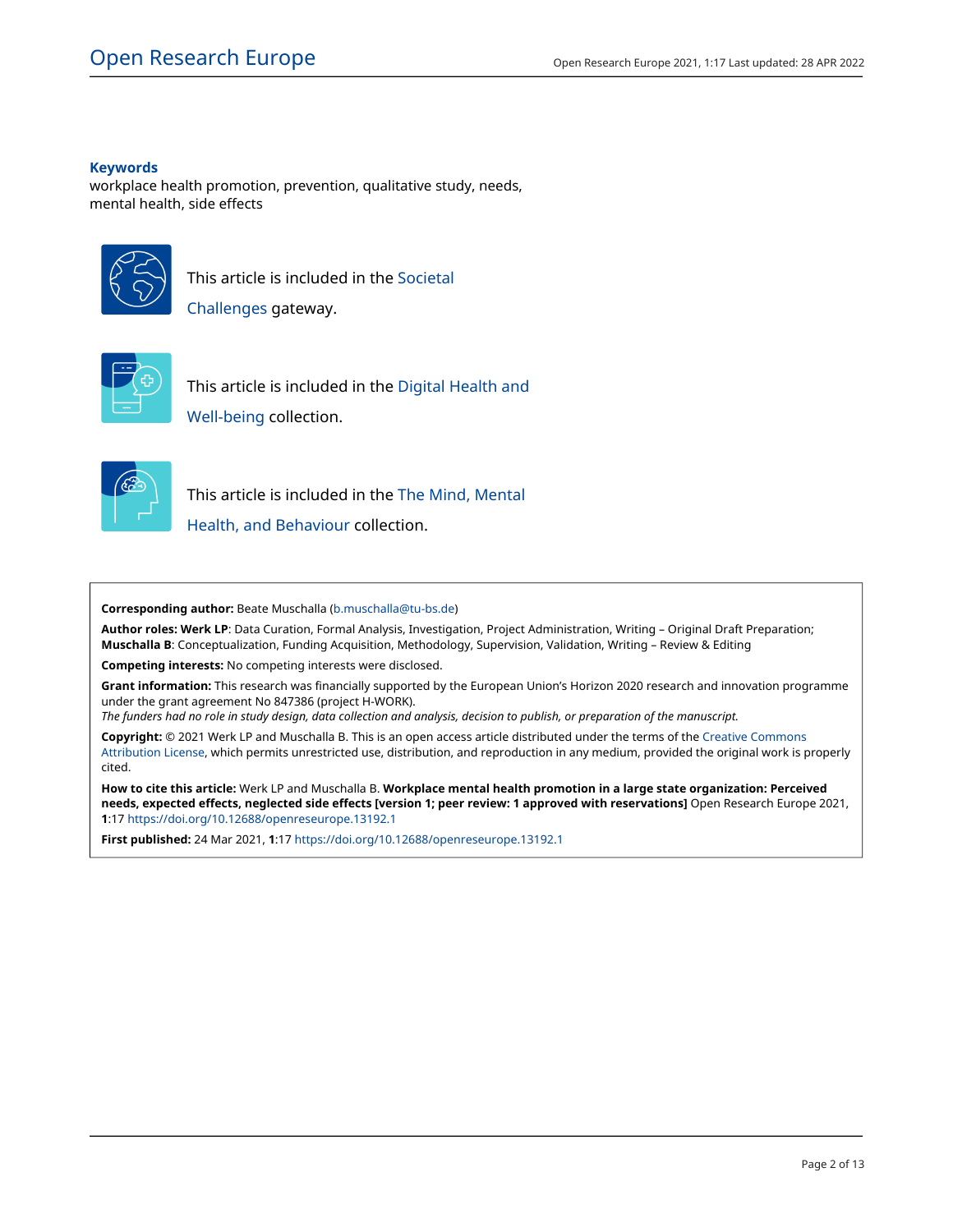# **Introduction**

As employees' health is important for work ability and productivity, a variety of mental health-promoting training is conducted in the work context (Chu *et al.*[, 2000;](#page-9-0) [Czabała](#page-9-0) *et al.*, [2011\)](#page-9-0). According to the person-job-fit [\(French, 1973](#page-9-0)) and the job-demands resources model ([Bakker & Demerouti, 2017](#page-9-0)), the workplace can have a positive impact on mental health and productivity if work demands fit well with the person's capacities and the setting's resources. The person-job-fit must be evaluated individually for each employee, because employees have different capacity profiles. However, do all employees need mental health promotion training? For employees who already have a good fit between demands and resources in their workplace, there might be no need for such training. This contradicts the "one size fits all" principle. Furthermore, thinking too much about one's own stress can lead to sensitization effects and even have a negative impact on mental health [\(Eriksen & Ursin,](#page-9-0)  [2002\)](#page-9-0).

For this reason, we conducted a qualitative investigation with employees and managers from a large state organization. We asked for employees and managers perceived needs for mental health promotion at work. Since little attention has been paid to side effects of work-oriented trainings [\(Linden](#page-9-0)  [& Schermuly-Haupt, 2014](#page-9-0)), the interviewees were also asked about possible negative consequences of health-promoting trainings in the workplace.

Mental health and mental health prevention at work

Mental health problems are frequent: about one third of the general population is affected by any mental health problem ([Wittchen](#page-10-0) *et al.*, 2011). Mental disorders since the early 2000s have been responsible for about twice as many incapacities to work in comparison to physical illnesses ([Linden & Weidner,](#page-9-0)  [2005\)](#page-9-0). An average of 5.7 cases of incapacity to work per 1.000 members were recorded by a national health insurance company due to mental health problems [\(AOK, 2019](#page-9-0)). Under modern work demands, which increasingly require psychological capacities, persons with weak mental health often have problems in fulfilling achievements, or demands for endurance, flexibility or interactional capacities. Problems may occur in the form of work-related anxieties which often come with long absences, incapacity to work and disability ([Muschalla, 2016\)](#page-9-0).

Longitudinal studies have shown that conditions at the workplace have a significant influence on mental health and work coping [\(Chevalier & Kaluza, 2015](#page-9-0)). The German Association for Psychiatry, Psychotherapy and Psychosomatics (DGPPN) has addressed the interaction of work demands and mental health problems in a position paper that proposes preventive, curative and rehabilitative measures ([Berger](#page-9-0) *et al.*, 2012). Preventive measures include strengthening the resources of employees and organizing working conditions that fit to the employee's capacities ([Berger](#page-9-0) *et al.*, 2012; [French, 1973](#page-9-0)). In addition, mental health was included in the workplace risk assessment of many European countries ([Berger](#page-9-0) *et al.*, 2012).

In the treatment of work-related disorders and reintegration of employees on sick leave due to mental health issues, there is

need to find the right person-job-fit [\(French, 1973](#page-9-0)). Managers are often made responsible for assessing the demands of the workplace and finding the right person-job-fit, including for employees with health problems. This is only possible in cooperation with the employee's physicians and company doctors. It was found empirically that employers have difficulties obtaining the relevant information for a stress assessment from employees [\(Hofmann, 2014](#page-9-0)). Mental health organizations suggest addressing the prevention of the individual and actively counteracting burdens at the workplace that result from missing person-job-fit ([Berger](#page-9-0) *et al.*, 2012).

# Previous programs for workplace health promotion and their effects

A recent systematic review [\(Bellón](#page-9-0) *et al.*, 2019) summarized findings from three randomized controlled trials (RCTs) from Finland, Japan and the USA. Only programs in group settings were found. As core interventions, stress management, social support, goal achievement and personal strengths were addressed to reduce mood disturbance symptoms.

Interventions used to increase mental health and well-being in the workplace are especially used for employees in the health system. [Häggman-Laitila & Romppanen \(2017\)](#page-9-0) identified four studies about significant stress reducing interventions for nurse leaders: Three studies (Pipe *et al.*[, 2012;](#page-9-0) Tang *et al.*[, 2010](#page-9-0); Yong *et al.*[, 2011\)](#page-10-0) reported cognitive techniques and mindfulness to reduce stress, mood disturbances and anxiety. The fourth study used behavioral exercises to strengthen teamwork and communication (Pipe *et al.*[, 2012\)](#page-9-0).

Lee *et al.* [\(2010\)](#page-9-0) achieved significant positive effects in increasing emotional health and reducing burnout through leadership development training. Interventions have also been carried out to increase well-being in the workplace of general practitioners: four RCT studies - two with cognitive-behavioral techniques, one with mindfulness and one with health feedback and self-help information - all showed significant improvements in mental health ([Murray](#page-9-0) *et al.*, 2016). Studies on stress prevention among healthcare workers ([Ruotsalainen](#page-9-0)  *et al.*[, 2015\)](#page-9-0) tested different preventive approaches within 14 RCT studies (e.g. cognitive-behavioral, participatory problem solving and decision-making, attitude change and communication). They found only short-term effects in stress reduction and no significant improvement over six months. Other review research found 10 RCT studies of preventive interventions for health care workers with positive effects on reduced job stress and higher job satisfaction ([Van Wyk & Pillay-Van](#page-10-0)  [Wyk, 2010\)](#page-10-0). In this review only one study found medium-term positive effects on work demands and work satisfaction at 30-week follow-up [\(Lökk & Arnetz, 2000](#page-9-0)).

Interventions to increase mental health and well-being are also implemented in the education sector. Four studies used stress management training, school-wide coaching and mentoring support, among others [\(Naghieh](#page-9-0) *et al.*, 2015). Overall, the effects on work ability, job-related anxiety and burnout were small ([Naghieh](#page-9-0) *et al.*, 2015). Programs for young adults in education refer in particular to positive psychology and mindfulness,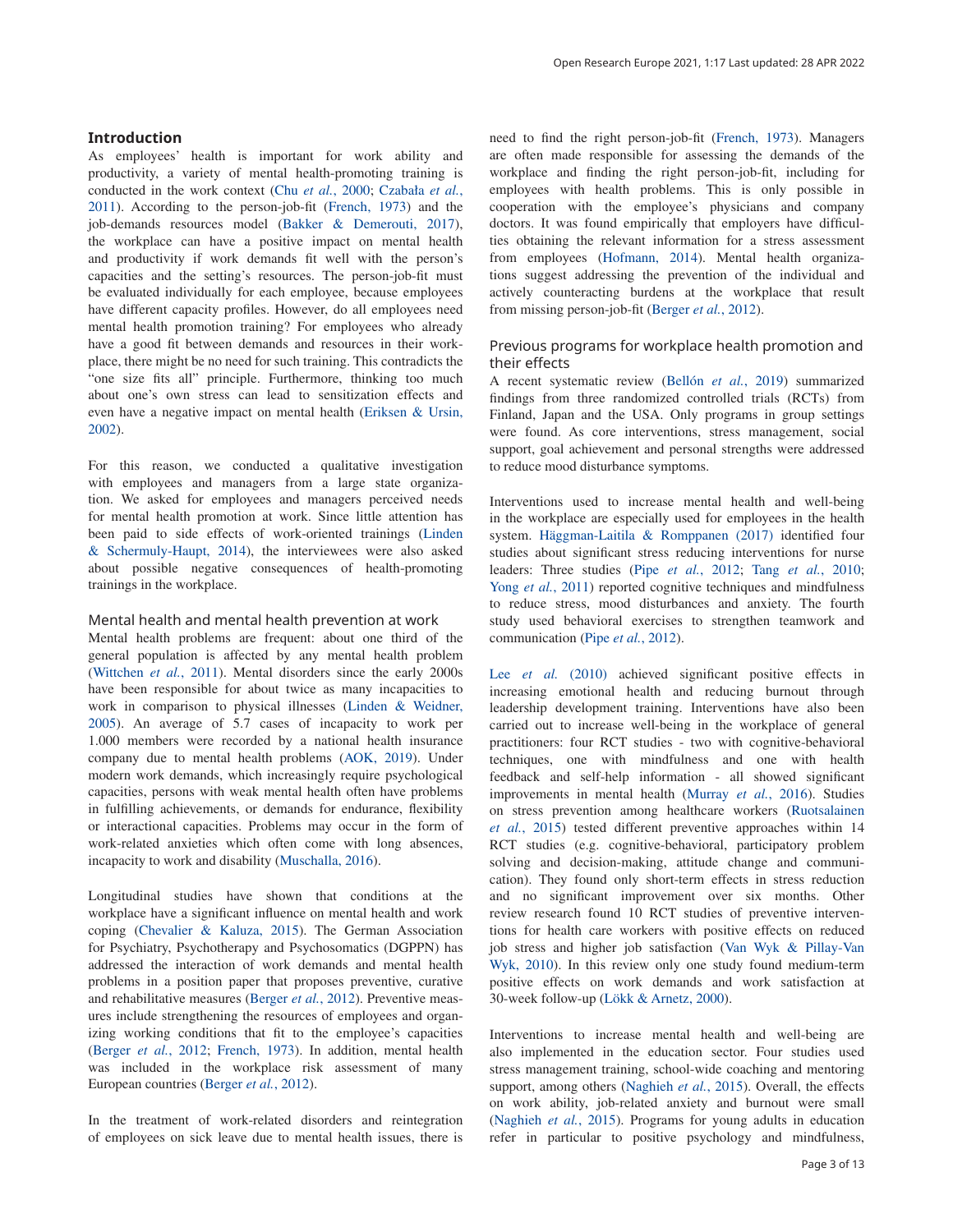with about half of the 57 studies in a systematic review (Cilar *et al.*[, 2020](#page-9-0)) showing significant effects for well-being, problem-solving and stress reduction.

# Side effects of mental health interventions

An aspect that has been somewhat neglected until now is that any kind of intervention may have not only positive impacts, but also negative side effects. Only recently, side effects have become a seriously discussed and investigated phenomenon in the field of psychological intervention research ([Linden](#page-9-0) *et al.*, [2020;](#page-9-0) [Schermuly & Graßmann, 2019\)](#page-9-0). Mental health prevention intervention in organizations can have several negative side effects, such as dysfunctional sensitization of employees and managers on mental wellbeing, e.g. focusing too much on potential harms, wellbeing, and a misunderstanding of mental illness as being caused by the workplace ("I believe work has made me sick"). As another problem, unrealistic expectations may occur such as "Work must make me happy every day and if it does not, it is not the right job for me". Such unrealistic expectations may give rise to problems that would not have come up if "wellbeing" had not been induced as a major topic within a mental health campaign.

For example, frustration was reported after leadership workshops, as the implementation of the training content into everyday work was not successful because the content was too theoretical and there was a lack of support for implementation by supervisors reported (Lee *et al.*[, 2010\)](#page-9-0). There is a lack of evaluation of long-term effects of various mental health training programs, and it has been suggested that workplace interventions should address more specific stressors ([Ruotsalainen](#page-9-0) *et al.*, 2015). Despite short-term effects for reduced stress and improvement of job satisfaction, it may be that there is no evidence of reduced staff absenteeism ([Van Wyk & Pillay-Van Wyk, 2010](#page-10-0)). It was even found that there were no significant effects of workplace interventions on the long-term return to work process ([Van Vilsteren](#page-10-0) *et al.*, 2015).

Some studies show strong drop-outs or non-participation ([Murray](#page-9-0) *et al.*, 2016): from an original sample of 338 students in an online program, 234 dropped out because they made a conscious decision not to continue participation, or teachers withdrew students from the program [\(Burckhardt](#page-9-0) *et al.*, [2015\)](#page-9-0). Another program had a non-response rate of 32.6% ([Weinberg & Creed, 2000\)](#page-10-0): reasons for non-response were the additional time required for participation in the study, and the fact that support staff and doctors in particular did not feel addressed by the topic of mental stress. A comparison of drop-outs from control and intervention groups found that all drop-outs were "healthier" participants who did not feel the need to participate ([Gardiner](#page-9-0) *et al.*, 2004). Also, interventions are particularly used by those who do not urgently need them ("preach to the converted", [Holt & Del Mar, 2006\)](#page-9-0).

Furthermore, interventions can have negative effects if qualified professionals with knowledge about skills and mental health promotion do not take over the management of such interventions (Cilar *et al.*[, 2020\)](#page-9-0).

In sum, studies until now have shown the short-term effectiveness of different workplace interventions on stress levels, job satisfaction, depressions symptoms, team climate and well-being. However, it is until now unclear which interventions are suitable for whom and which interventions also have long-term effects on work ability, RTW and absenteeism. Furthermore, drop-out and non-participation have been identified as problems, which leads to the question of how much workplace mental health initiatives are senseful and for whom.

In order to fill this research gap, this present study has been conducted as the first part of a longitudinal project that covers needs analysis, interventions and their evaluation in different organizations in Europe (H-WORK, [De Angelis](#page-9-0) *et al.*, 2020). The relevance of mental health in the workplace as perceived by managers and employees, and needs for health promotion interventions are investigated qualitatively.

#### Research question

This study investigates attitudes and needs in relation to mental health in the workplace as perceived by managers and employees. In terms of the legally defined risk assessment ([Bundesrat, 2013;](#page-9-0) [WHO, 2008\)](#page-10-0), information is to be gained on how this is implemented in public institutions and organizations and what support managers and employees still need and do not need within the workplace for health promotion.

Research questions are:

- 1. What are the **current unsolved problems** regarding mental health at work as perceived by managers and employees of a public institution?
- 2. What can be done to solve these problems and **which positive effects should result from suggested activities and interventions**?
- 3. What **problems and side effects** may be associated with the implementation of these proposed interventions?

#### **Methods**

The conduct of the study was reviewed and approved by Horizon 2020 and the ethics committee of the Faculty of Life Sciences at the Technische Universität Braunschweig, (ethics approval number D-2020-07). Written informed consent for participation and publication of the participants' anonymized data was obtained from the participants.

# Setting

This study was carried out in a large state organization in Northern Germany, which belongs to the sciences and development sector and is self-administrated. The organization consists of six overall (administrative) departments with subunits and four research and development centres. In sum, 6418 people are employed in the organization, i.e., 243 managers and 4678 subordinate employees in research and development, and 1497 managers, employees and trainees work in administration.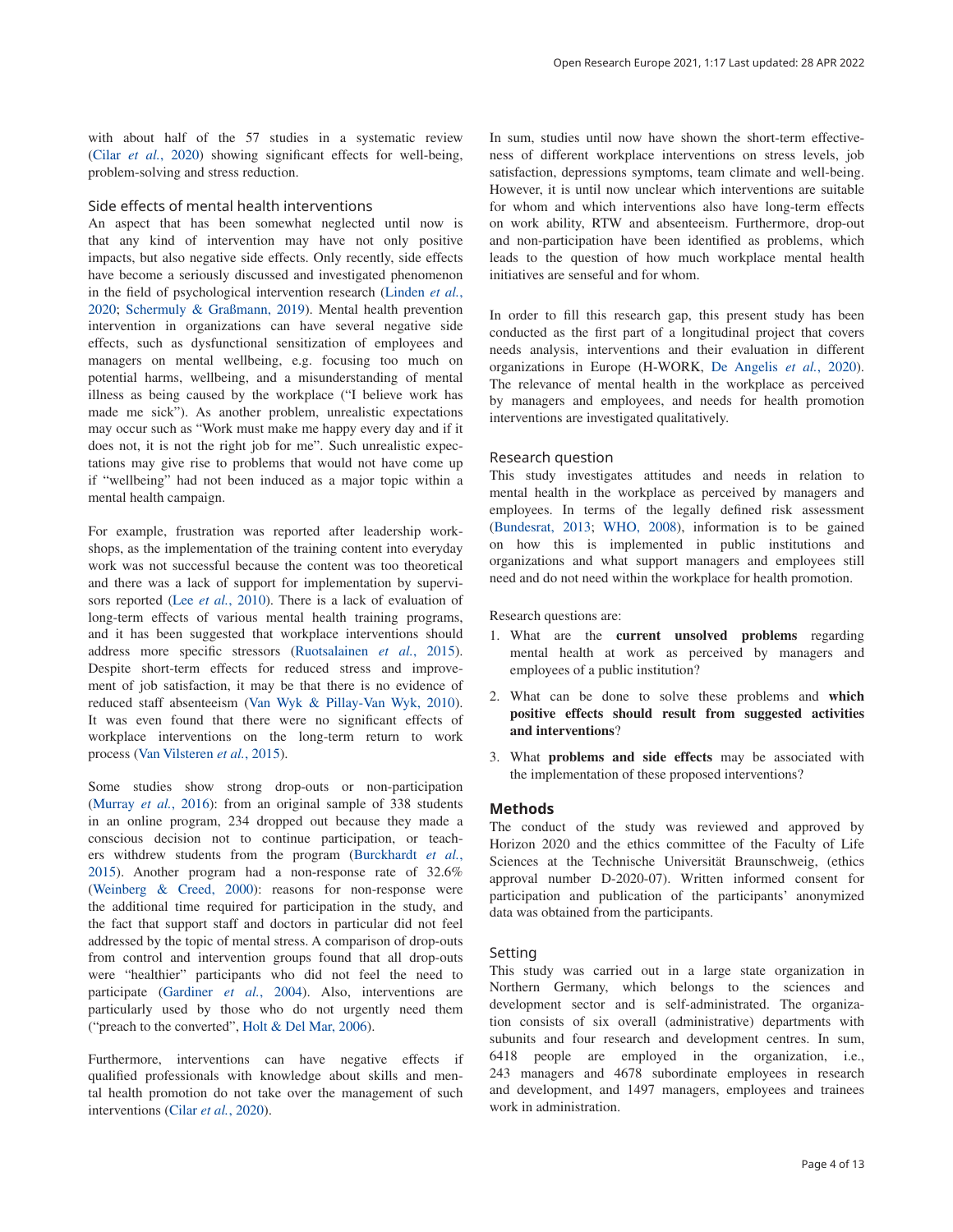All 6488 employees of the organization were informed about the project by email and got the invitation for participation in needs analysis interviews. Two managers reported back willing to participate without being contacted personally. 15 managers, 22 employees and one security officer were in a next step invited by personal contact: from each of the organization's six departments, on average three managers were asked to participate, and asked to name employees

In sum, 34 of the 40 personally invited reported back with interest to participate. Semi-structured interviews have thus been done with 13 managers and 20 employees. The average age of the managers was  $M = 45.38$  years (range: 32–65 years) and five out of 13 were men. Five managers belonged to the research and administration staff and eight to the administration staff. The average age of the employees was  $M = 40.1$  years (range: 19–63 years) and two out of 20 were men. Seven employees belonged to the research and administration staff and 13 to the administration staff.

from his/her unit who were willing to participate as well.

The needs analysis interview was carried out through semi-structured interviews according to guidelines and lasted about one hour. The interview was done by a Master psychologist (L.W.) who was presently in training as a behavior therapist, and thus well trained in interview techniques and structured exploration. The qualitative survey was done in September-November 2020. Sound recordings and word-byword transcripts were prepared for those interviews for which consent was given. The transcripts were not corrected by the participants, the interviewer took additional notes. The interviews were analyzed through a qualitative content analysis using a deductive approach. With the help of the MAXQDA 2020 software (a freely available alternative software is QDA Miner Lite), categories were built and the texts from the interviews were coded according to the research questions. The coding tree is available as *Extended data* ([Werk & Muschalla, 2021](#page-10-0)). Cross-tabulations were calculated with kappa statistics. An inter-rater reliability of  $\kappa = .63$  was determined with a code overlap of 70% between two independent trained raters. Participants were offered the option to receive a summary of the study´s results after study completion.

### Semi-structured interview

Interviews were conducted by a female trained Master psychologist (L. W.) who was in training to become a behavior therapist. The participants knew the aim of the study, the professional background of the interviewer and were informed about the topics in advance. Before the interview, the interviewer and the participants were unknown to each other. In the first step, the interview partners were asked for basic socio-demographic data (age, position, department, size of the team, length of employment in the organization). Using a structured interview guide, they were then asked about problems regarding mental health and well-being that occur in everyday working life. Subcategories such as communication,

stigmatization, leadership, demands and COVID-19 were mentioned. Employees and managers were asked to describe ideas for solving problems and desired positive effects. They could refer to resources in the workplace and previous interventions. Concrete intervention contents, settings and designs were discussed. In the last step, the interviewer asked for possible barriers, problems and disruptive factors in the implementation of such activities and interventions. Participants were able to draw on previous experiences or freely consider what problems and side effects they could imagine. 12 manager interviews and three focus groups were conducted face-to-face, one manager interview and two focus groups took place online. The face-to-face interviews were conducted in the offices in the workplace without any other persons present.

# Non-participants and drop-outs

Six participants were asked for an interview and decided not to participate. One participant withdrew from the interview after reading the consent form. The reasons are shown in Table 1.

# **Results**

# Current unsolved problems

Both employees and managers mentioned that employees need a mental health expert (who is not member of their own

#### **Table 1. Reasons for non-participation in the qualitative interview on needs for mental health promotion in the workplace.**

| Non-<br>participants | <b>Role in</b><br>organization | <b>Reason for non-participation</b>                                                                                             |  |  |  |  |
|----------------------|--------------------------------|---------------------------------------------------------------------------------------------------------------------------------|--|--|--|--|
| 1                    | Manager                        | He said there was no need for<br>mental health interventions,<br>this is not a priority at his<br>workplace.                    |  |  |  |  |
| $\overline{2}$       | Employee                       | He has no relation to mental<br>health.                                                                                         |  |  |  |  |
| 3                    | Manager                        | Due to COVID-19 there is a<br>lack of time for the interview<br>participation.                                                  |  |  |  |  |
| 4                    | Manager                        | Due to COVID-19 there is a<br>lack of time for the interview<br>participation.                                                  |  |  |  |  |
| 5                    | Security<br>Officer            | She reported work overload,<br>did not want to take part in the<br>interview in order to take care<br>of her own mental health. |  |  |  |  |
| 6                    | Manager                        | His team would be too small for<br>him to make a statement about<br>mental health as a manager.                                 |  |  |  |  |
| <b>Drop-outs</b>     | <b>Role in</b><br>organization | <b>Reason for drop-out</b>                                                                                                      |  |  |  |  |
| 1                    | Employee                       | After reading the consent form,<br>he decided not to participate,<br>as data collected is too<br>personal.                      |  |  |  |  |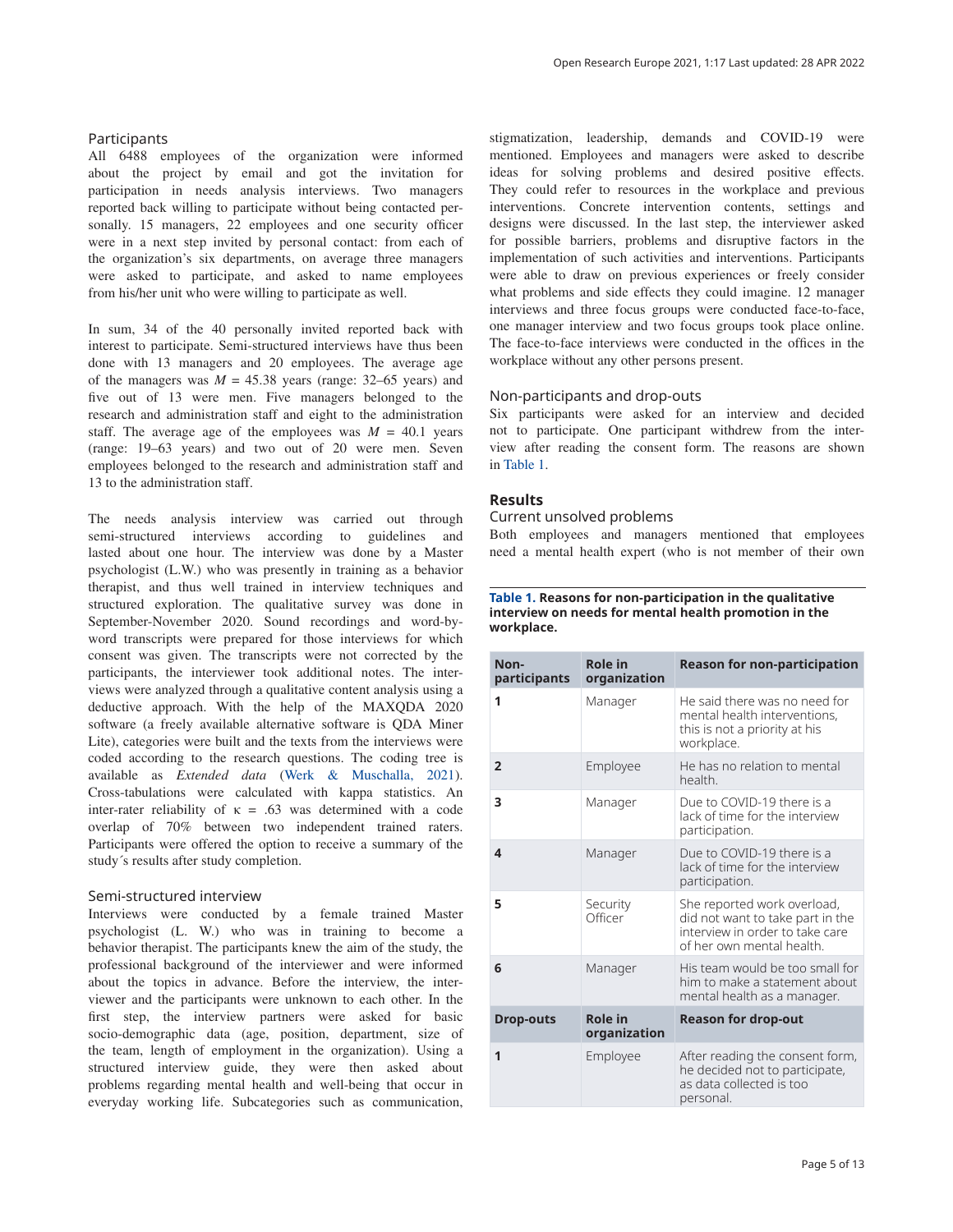working team) to discuss individual work-related problems. This problem was mentioned 29 times ([Table 2](#page-6-0)). 10 out of 13 managers mentioned the problem of insufficient leadership training on healthy leadership and dealing with mental health in the workplace. This problem was not mentioned by employees. Most managers (10 out of 13) said that there were structural communication problems within the organization, with information being spread over too many different channels or being too unstructured. Lack of communication between the organization's management and the departments, as well as inconsistent transmission of facts were mentioned by managers less often. Only one manager out of 13 criticized the reintegration management's support in cases of employees with a long period of sick leave. Managers focused on their role as leaders, while employees' interest rather touched structural problems (e.g. further training opportunities). Managers and employees agreed that there was a need for individual counselling for work problems instead of a broad range of unspecific general information or seminars.

### Expected positive effects

Managers and employees hoped for increased employee self-efficacy and problem-solving skills by means of counselling for individual problems (29 out of 33). Organizational changes, such as the restructuring of information flows, reduction of bureaucracy, or identification with the organization and its mission statement, are intended to make information and interventions more accessible, reduce workload and improve cohesion (15 out of 33). Overarching expected positive effects relate to higher job satisfaction, less work overload or underload, higher person-job-fit, and reduced absenteeism ([Table 2](#page-6-0)).

# Possible side effects

A variety of possible side effects were mentioned within the semi-structured interviews: the counselling may be perceived as "therapy", or may raise expectations too high, although this could be avoided with only a few sessions and a focused goal (e.g. goal: "learning to work with weekly to do lists in a senseful way", but not: "healing a mood disorder", which the coachee may also have as a general health problem outside of work) (3 out of 33). The social environment of the participants - family, friends or colleagues - could react negatively, if the behavior of the coachee changes ("Why doesn't she want to do this task? She has always carried out this task until now") (5 out of 33).

During restructuring of the information channels, information may be lost or new versions of programs could be technically overwhelming and therefore not used (3 out of 33).

As the needs analysis showed that no further preventive interventions are needed in a large organization, preventive interventions might even be in danger of causing sensitization effects ("I never thought about this before, but maybe my workplace makes me sick?"), or participants may be afraid of stigmatization ("This colleague went to the work coaching, I believe he has a mental health problem") (5 out of 33).

Reducing bureaucracy could fail in its implementation because laws cannot be circumvented (e.g. GDPR) (8 out of 33).

In order to create a better person-job-fit, employees must communicate unbalanced demands and resources to managers and there must be enough staff, which is not the case everywhere (4 out of 33). The reintegration management has a lack of knowledge about matching capacities and jobs, in case there is no physician who can judge whether a health-related problem causes need for a specifically adjusted workplace. Managers are not doctors and cannot answer the question of whether an employee has work-related problems due to an illness (4 out of 33).

More communication with organization management could create pressure for the employees and too much identification with the organization could lead to overwork (2 out of 33).

The reasons for non-participation may also add to this point: reasons for non-participation were perceived overload with the topic, having no time or not feeling competent enough to deal with the mental health of employees  $(N = 6)$ .

### **Discussion**

Unsolved problems and expected positive effects

Our findings show that both employees and managers who were interested in the topic of mental health at work mentioned the *need for individual counselling and problem-solving*. They suggested that such activities should be done when a concrete situation with the need for counselling arises, but not "preventively". Thus, individual counselling for work problems should be done instead of general global mental health information and actions. In the literature, this aspect has been discussed as well [\(McLeod, 2010;](#page-9-0) [Rongen](#page-9-0) *et al.*, 2013) by means of individual interventions at work such as motivational interview-based health coaching [\(Butterworth](#page-9-0) *et al.*, 2006), stress counselling in the workplace [\(Cooper & Sadri, 1991](#page-9-0)), counselling programs for alcohol-related problems ([Guppy &](#page-9-0)  [Marsden, 1997\)](#page-9-0) or individual workplace training [\(Oakman](#page-9-0)  *et al.*[, 2018\)](#page-9-0). They are flexibly adjustable to employees' skills and job requirements [\(Grant, 2005](#page-9-0)), individual stress and psychological symptoms [\(McLeod, 2010\)](#page-9-0) and work-related issues and problems ([Hughes & Kinder, 2007\)](#page-9-0).

*Information* is also appreciated, but information must be adjusted to the needs of the recipients: e.g. managers need information about what to do when an employee is on long term sick leave, employees may need information on services that can be consulted in case of problems at work. In our investigation of a large organization with several departments and subunits here, information dissemination and information overkill were mentioned as problems. This is a structural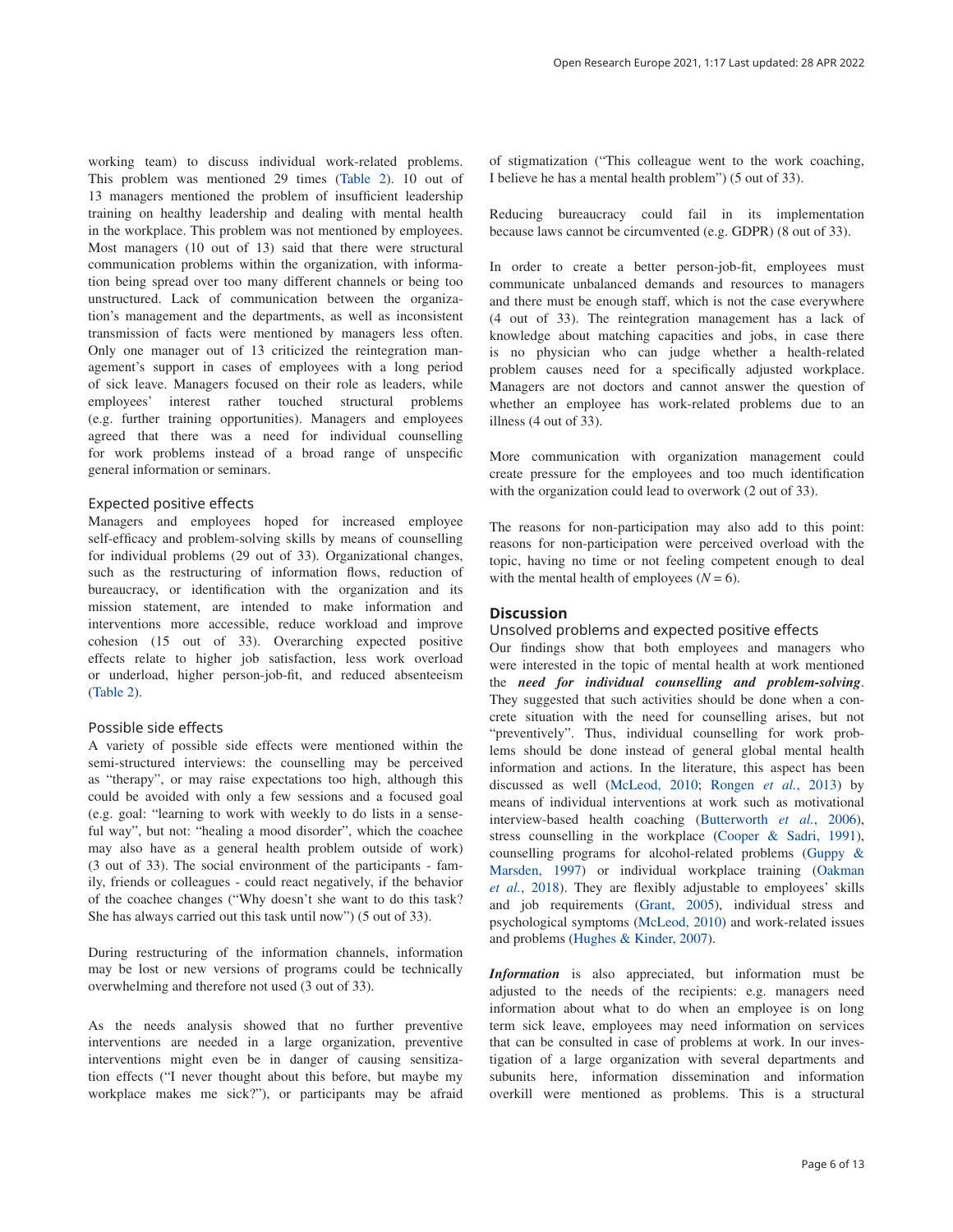<span id="page-6-0"></span>

|                                                                                                                                                                                                                                  | occur? Which side effects<br>are expected from the                |
|----------------------------------------------------------------------------------------------------------------------------------------------------------------------------------------------------------------------------------|-------------------------------------------------------------------|
|                                                                                                                                                                                                                                  | Which problems may                                                |
|                                                                                                                                                                                                                                  |                                                                   |
|                                                                                                                                                                                                                                  |                                                                   |
|                                                                                                                                                                                                                                  | Why should this be<br>done? Which positive<br>effect is expected? |
|                                                                                                                                                                                                                                  |                                                                   |
|                                                                                                                                                                                                                                  |                                                                   |
|                                                                                                                                                                                                                                  | IT Information & Training                                         |
|                                                                                                                                                                                                                                  | What should be done?<br><b>D</b> Specific Diagnostics             |
|                                                                                                                                                                                                                                  |                                                                   |
|                                                                                                                                                                                                                                  |                                                                   |
|                                                                                                                                                                                                                                  | What has already been<br>done?<br>Which interventions             |
|                                                                                                                                                                                                                                  |                                                                   |
|                                                                                                                                                                                                                                  |                                                                   |
|                                                                                                                                                                                                                                  |                                                                   |
|                                                                                                                                                                                                                                  |                                                                   |
| Table 2. Reported problems and suggested solutions for mental health issues in a large organization (research and development and administration) given by<br>managers and employees in a semi-structured interview ( $N$ = 33). | unsolved) problem? (x)<br>What is the present                     |
|                                                                                                                                                                                                                                  |                                                                   |
|                                                                                                                                                                                                                                  | Role                                                              |

| Role                  | (unsolved) problem? (x)<br>What is the present                                                       | What has already been<br>Which interventions<br>are existing in the<br>organization?<br>done?                                         | R Rehabilitative Interventions<br>P Preventive Intervention<br>IT Information & Training<br>C Curative Interventions<br>S Structural changes in<br>What should be done?<br><b>D</b> Specific Diagnostics<br>organization                                             | done? Which positive<br>Why should this be<br>effect is expected?     | occur? Which side effects<br>activities that should be<br>are expected from the<br>Which problems may<br>done?                                                            |
|-----------------------|------------------------------------------------------------------------------------------------------|---------------------------------------------------------------------------------------------------------------------------------------|----------------------------------------------------------------------------------------------------------------------------------------------------------------------------------------------------------------------------------------------------------------------|-----------------------------------------------------------------------|---------------------------------------------------------------------------------------------------------------------------------------------------------------------------|
| Manager<br>$(n = 13)$ | Lack of sufficient counselling<br>services for individual work<br>problems (11)                      | reintegration management<br>Counselling in the field of<br>and addiction counselling                                                  | problems by qualified personnel<br>without long waiting times<br>DPC: low-threshold individual<br>counselling on work-related                                                                                                                                        | Strengthening self-efficacy,<br>behaviour-oriented<br>problem solving | Counselling may be perceived<br>reactions of the environment<br>towards behavior changes of<br>as therapy, there may be too<br>high expectations, negative<br>the coachee |
|                       | (enough) for mental health<br>Managers are not trained<br>issues (10)                                |                                                                                                                                       | I: Inform managers about mental<br>responsible for their employee's<br>health at work, guidelines on<br>I: Make the boundaries clear:<br>competent, mentally healthy<br>Managers cannot be made<br>managers are not doctors.<br>health status<br>leadership          |                                                                       | (enough) for mental health<br>Managers are not trained<br>(10x)                                                                                                           |
|                       | Information is scattered<br>different channels (10)<br>unstructured through                          | various newsletters sorted by<br>information portal,<br>Website<br>topics                                                             | channels, one central channel for<br>I: Reorganization of information<br>work health issues                                                                                                                                                                          | Easier search for specific<br>information                             | overload, getting used to the<br>Lack of information during<br>restructuring, technical<br>new channel                                                                    |
|                       | health management were not<br>interventions by occupational<br>Previous (preventive)<br>attended (6) | seminars are designated as<br>low-threshold as possible<br>("Training for solving<br>unsolvable problems")<br>Mental health-related   | L: Making a new selection of which<br>"mental fitness" training, or "work-<br>differently, e.g. in the sense of<br>interventions are helpful and<br>necessary and which are not<br>"psychological interventions"<br>I: Naming and rewriting<br>related counselling". | Increased registrations<br>for "psychological<br>interventions"       | No need for preventive offers,<br>signing up in a psychological<br>fear of stigmatisation when<br>intervention                                                            |
|                       | Low cohesion in teams (4)                                                                            |                                                                                                                                       | conflict solution, communication,<br>IT: Seminars on team cohesion,<br>problem-solving strategies                                                                                                                                                                    |                                                                       | Remaining low cohesion in<br>teams                                                                                                                                        |
|                       | Too much bureaucracy in<br>decision-making (3)                                                       | university: Who is responsible<br>Responsibilities for various<br>communicated within the<br>bureaucratic matters<br>for which topic? | S: Reduce bureaucratic decisions<br>at state level, clearly separate<br>administration from science                                                                                                                                                                  | More time for content<br>work, lower workload                         | Lack of feasibility due to laws<br>(e.g. GDPR)                                                                                                                            |
|                       | Work overload of employees<br>$\widehat{\mathcal{O}}$                                                |                                                                                                                                       | self-evaluation of one's own work<br>behavior, seminars on work-life<br>balance and warning signs of<br>recording, questionnaires for<br>PC: Voluntary working time<br>mental overload                                                                               |                                                                       |                                                                                                                                                                           |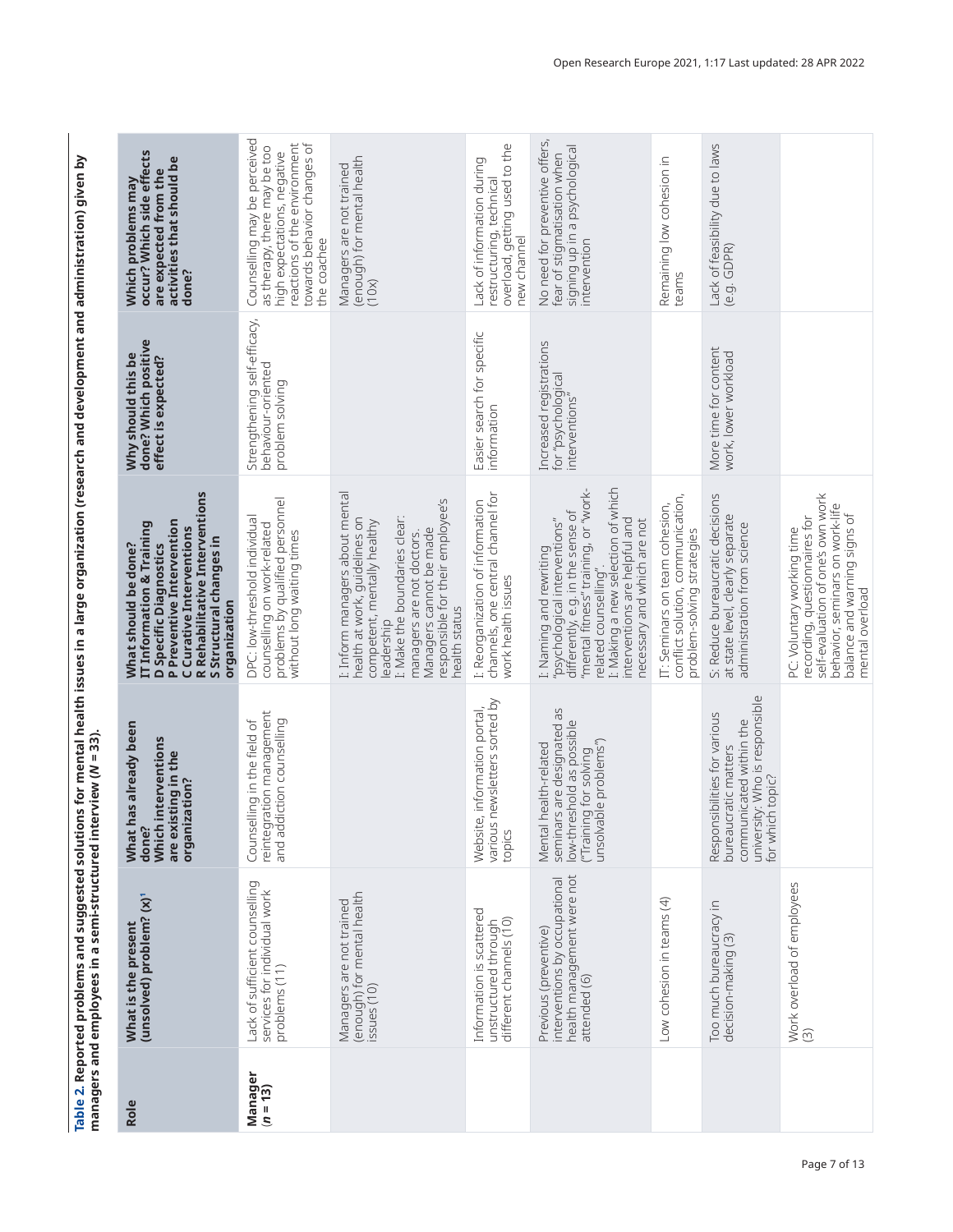<span id="page-7-0"></span>

| occur? Which side effects<br>activities that should be<br>are expected from the<br>Which problems may<br>done?                                                                                                                              |                                                                                                                                                             | Lack of personnel, employees<br>do not dare to address<br>missing person-job fit                                                                                                                    |                                                                                                                          | organization management<br>creates pressure, sense of<br>Communication with<br>supervision | management about matching<br>Sensitization effects, lack of<br>knowledge of reintegration<br>capacities and jobs                          | Counselling may be perceived<br>reactions of the environment<br>towards behavior changes of<br>as therapy, there may be too<br>high expectations, negative<br>the coachee |                                                                                                                                                | Too much identification could<br>lead to overwork                                                         |                                                                                                                                          |
|---------------------------------------------------------------------------------------------------------------------------------------------------------------------------------------------------------------------------------------------|-------------------------------------------------------------------------------------------------------------------------------------------------------------|-----------------------------------------------------------------------------------------------------------------------------------------------------------------------------------------------------|--------------------------------------------------------------------------------------------------------------------------|--------------------------------------------------------------------------------------------|-------------------------------------------------------------------------------------------------------------------------------------------|---------------------------------------------------------------------------------------------------------------------------------------------------------------------------|------------------------------------------------------------------------------------------------------------------------------------------------|-----------------------------------------------------------------------------------------------------------|------------------------------------------------------------------------------------------------------------------------------------------|
| done? Which positive<br>Why should this be<br>effect is expected?                                                                                                                                                                           |                                                                                                                                                             | Higher job satisfaction, less<br>work overload and work<br>underload                                                                                                                                | results, greater "we"<br>feeling of the organization<br>Fewer conflicts, improved<br>cooperation, better work<br>members | communication of all levels<br>organization, improved<br>Identification with the           | leave, easier return to work<br>Reducing periods of sick                                                                                  | Strengthening self-efficacy,<br>behaviour-oriented<br>problem solving                                                                                                     |                                                                                                                                                | Higher job satisfaction,<br>motivation, cohesion                                                          |                                                                                                                                          |
| Rehabilitative Interventions<br><b>IT Information &amp; Training</b><br>P Preventive Intervention<br>C Curative Interventions<br>S Structural changes in<br>What should be done?<br><b>D</b> Specific Diagnostics<br>organization<br>$\sim$ | responsible for what (and for what<br>not) in the field of occupational<br>own area of responsibility: Who is<br>I: Guidelines for the manager's<br>health? | fit your qualification, capacities and<br>D: Employee interviews, feed-back<br>discussions: Does your workplace<br>the importance of person-job-fit<br>I: Managers are informed about<br>abilities? | I: Seminars on communication of<br>S: greater networking between<br>departments<br>information                           | PC: Talks between organization's<br>management and individual<br>managers and employees    | freedom/tolerances for failures<br>R: Workplace with degrees of<br>D: Check the fit between job-<br>related capacities and job<br>demands | problems by qualified personnel<br>DPC: Low-threshold individual<br>counselling on work-related<br>without long waiting times                                             | I: Guidelines for dealing with<br>specific workplace problems                                                                                  |                                                                                                           | recruitment ("realistic job preview")<br>limits of career possibilities in<br>administration jobs right on<br>I: Communicate the natural |
| has already been<br>Which interventions<br>are existing in the<br>organization?<br>done?<br>What                                                                                                                                            |                                                                                                                                                             | Job descriptions are available,<br>employee appraisals are<br>offered                                                                                                                               | Clear or flat hierarchies,<br>various communication<br>channels                                                          | Not known                                                                                  | Reintegration interviews                                                                                                                  | reintegration management<br>Counselling in the field of<br>and addiction counselling                                                                                      |                                                                                                                                                | Speeches by the university<br>statement on the website,<br>management, mission<br>for all staff<br>events |                                                                                                                                          |
| (unsolved) problem? (x)'<br>What is the present                                                                                                                                                                                             | Role of middle management<br>not clearly defined (3)                                                                                                        | when tasks are delegated or<br>Neglect of person-job-fit<br>reorganized (2)                                                                                                                         | organization levels or are not<br>differently at different<br>Facts are presented<br>disclosed (2)                       | Organization's management<br>has hardly any contact with<br>departments <sup>(2)</sup>     | Lack of support after long<br>incapacity to work (1)                                                                                      | Lack of sufficient counselling<br>services for individual work<br>problems (18)                                                                                           | staff (e.g. speaking to relatives<br>competence of administrative<br>$\textcircled{\small{?}}$<br>of deceased persons)<br>Lack of professional | the university and its mission<br>Lack of identification with<br>statement (2)                            | qualification in administration<br>(1)<br>No possibility for further                                                                     |
| Role                                                                                                                                                                                                                                        |                                                                                                                                                             |                                                                                                                                                                                                     |                                                                                                                          |                                                                                            |                                                                                                                                           | Employee<br>$(n = 20)$                                                                                                                                                    |                                                                                                                                                |                                                                                                           |                                                                                                                                          |

'Number of times the problem was mentioned 1Number of times the problem was mentioned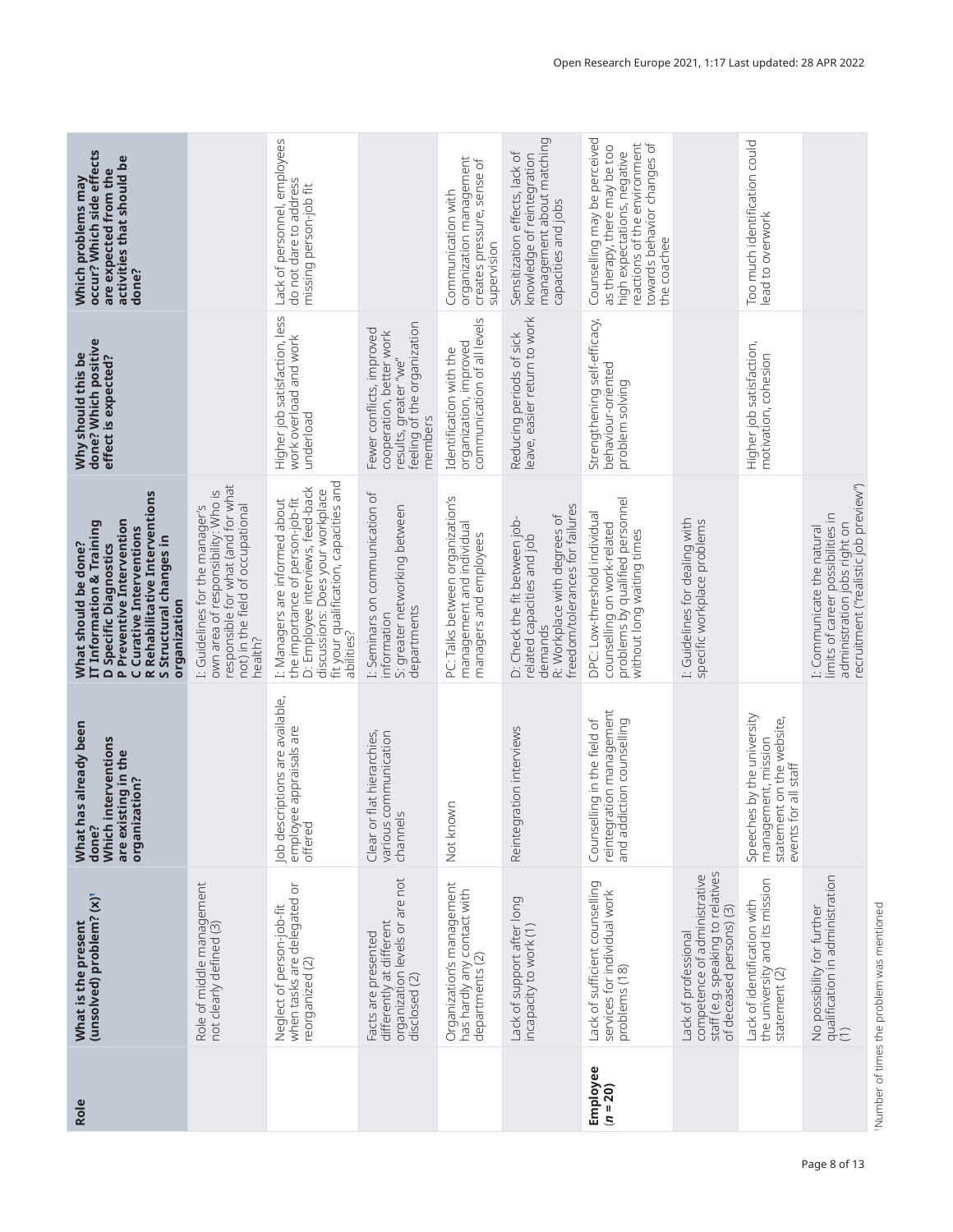problem that has also been reported in empirical research before: work effectiveness of health workers can be impaired by information overload in the clinical environment [\(Hall & Walton,](#page-9-0)  [2004\)](#page-9-0). In healthcare services ([Wilson, 2001](#page-10-0)) and among emergency managers (Misra *et al.*[, 2020](#page-9-0)), the overload of information leads to higher stress levels. In the university context, there is an immense overload of digital information and this can have a negative impact on mental stress ("technostress") and self-management capacities ([Misra & Stokols, 2012\)](#page-9-0).

### Side effects and critiques

As a critique, it was suggested that managers have *limited competency* for dealing with mental health. They are not doctors and should not be made responsible for employees' health status. Mental disorders are by their nature not caused by work conditions, but work conditions can be more or less appropriate for different people with different capacities and health statuses [\(Muschalla, 2016](#page-9-0)).

Some managers pointed out the possibility of *side effects* that may occur as a consequence of information or requirements: counseling may be misunderstood as a kind of "therapy"; responsibilities for creating a person-job-fit for one's employees may be rejected due to the idea that mental health is purely a topic for physicians; and mental disorders may be confused with mental demands or healthy stress reactions (which may normally occur due to intensive work phases even if they are followed by routine work).

Side effects and possible barriers and problems in implementation that were mentioned by the interviewed employees here can be compared with other findings: extant literature suggests that managers might refuse to take responsibility for employees' mental health status or mental work ability due to own problems with mental health or work overload [\(Martin](#page-9-0)  *et al.*[, 2018\)](#page-9-0). In addition, it can be difficult to strike a balance between respecting the employee's privacy and sufficient problem exploration [\(Ladegaard](#page-9-0) *et al.*, 2017). In interviews, managers reported "cross pressure" between content work and leadership behavior, too little support from the organization and a lack of systematic risk assessment, which is why they would avoid addressing mental health ([Ladegaard](#page-9-0) *et al.*, 2017).

In many studies on mental health interventions, side effects and negative effects have not been assessed explicitly: [Murray](#page-9-0)  *et al.* [\(2016\)](#page-9-0) looked at whether drop-outs were reported, but side effects are not addressed in their systematic review. Often, non-participation and drop-outs are not reported at all (e.g. [Tan](#page-9-0)  *et al.*[, 2014\)](#page-9-0). Side effects are until now not mentioned systematically despite the fact that they can have a major impact on the effects of interventions. They should be communicated to the participants and taken into account in the evaluation ([Linden & Schermuly-Haupt, 2014;](#page-9-0) [Schermuly & Graßmann,](#page-10-0)  [2019\)](#page-10-0). Side effects of mental health promotion in organizations have until now been underrecognized (Cilar *et al.*[, 2020\)](#page-9-0) and are in need of further research.

### **Conclusions**

This article presents the current unsolved problems related to mental health promotion in the workplace from the perspective of employees and managers of a public institution. Workers were asked which interventions would meet their needs and what positive effects they would have, as well as which interventions they do not need. The interviews showed that employees and managers express similar needs; in particular, individual counselling and a regulation of information channels were considered most helpful by both parties. The role of managers in maintaining the mental health of employees in the workplace needs to be more clearly defined so that managers are not held responsible for the health status of their employees. Side effects, like managers' rejection of person-job fit or sensitization effects, were discussed in the context of work-related training. Further research is needed into employee work ability on an individual level, based on the person-job-fit model. In the evaluation of individual workplace training, side effects should be collected in order to better assess cost-benefit ratios. The question is "Which mental health (information) interventions fit for whom and who needs what type of support at work (if any) in order to do a good job?"

# **Data availability**

### Underlying data

The raw data collected come from interview transcripts and are subject to a high level of confidentiality and security despite anonymization. Due to this, data are reported in aggregated form in [Table 2](#page-6-0) to protect individual participants. The data are kept at the Institute of Psychology, Technische Universität Braunschweig on its own protected server and can be requested in justified cases (e.g. colleagues who want to undertake a comparative study, or a review) via the authors' e-mail addresses [\(b.muschalla@tu-braunschweig.de](mailto:b.muschalla@tu-braunschweig.de) and [l.werk@](mailto:l.werk@tu-braunschweig.de) [tu-braunschweig.de](mailto:l.werk@tu-braunschweig.de)).

#### Extended data

Open Science Framework: Workplace mental health promotion in a large state organization: Perceived needs, expected effects, neglected side effects: Data and Qualitative Coding Tree. <https://doi.org/10.17605/OSF.IO/2A3ZP> ([Werk & Muschalla, 2021](#page-10-0)).

This project contains the following extended data:

- Aggregated data from the qualitative interviews, and the coding tree in PDF format

Data are available under the terms of the [Creative Commons](https://creativecommons.org/licenses/by/4.0/legalcode)  [Attribution 4.0 International license](https://creativecommons.org/licenses/by/4.0/) (CC-BY 4.0).

### Acknowledgments

We thank Mrs. Ina von Zelewski for her support in recruiting participants. We have obtained her permission to be named.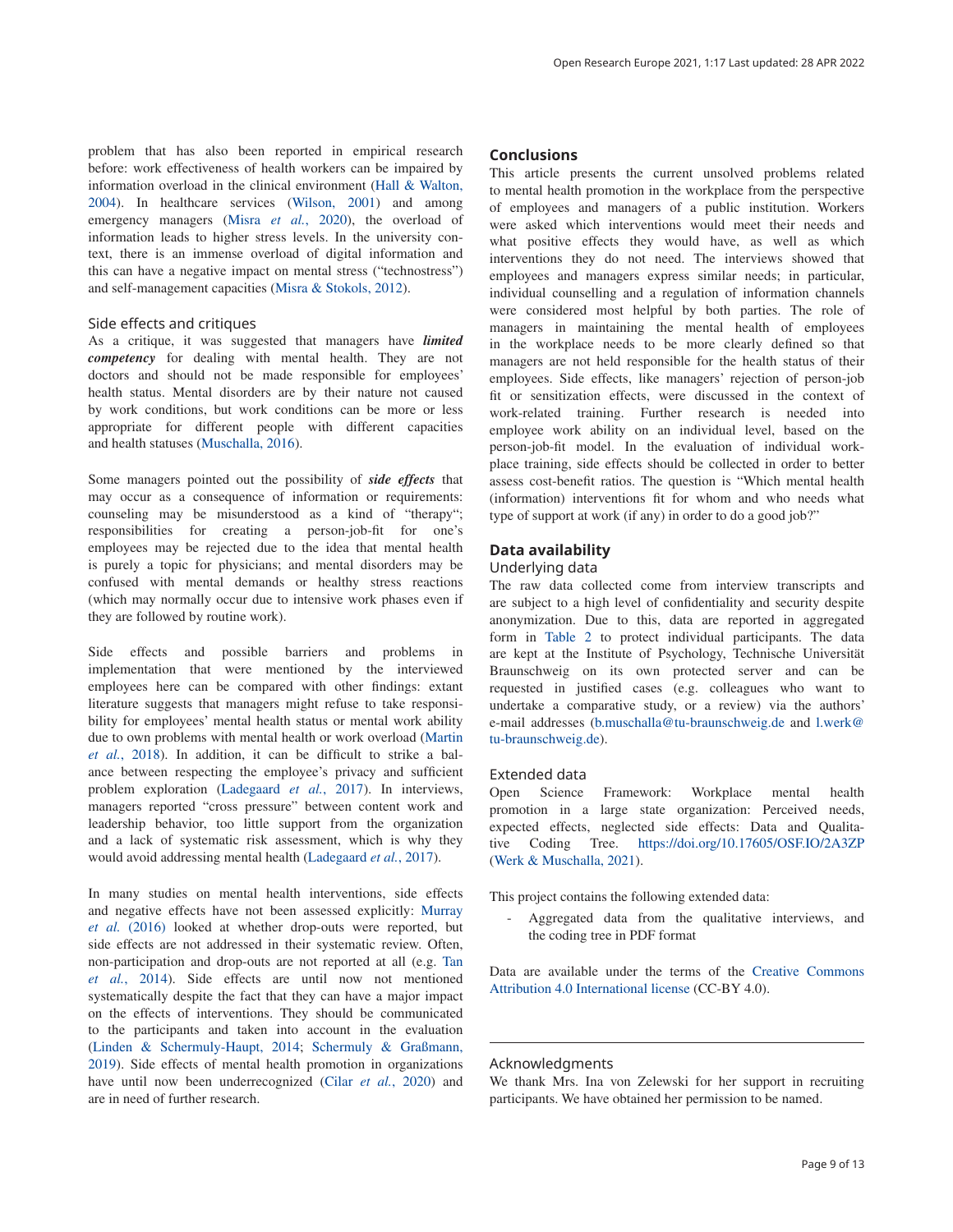#### <span id="page-9-0"></span>**References**

AOK: **Fehlzeitenreport 2019.** Universität Bielefeld/ Beuth Hochschule: Wissenschaftlichen Institut der AOK. 2019. **[Reference Source](https://www.aok-bv.de/presse/medienservice/ratgeber/index_22687.html)**

Bakker AB, Demerouti E: **Job demands-resources theory: Taking stock and looking forward.** *J Occup Health Psychol.* 2017; **22**(3): 273–285. **[PubMed Abstract](http://www.ncbi.nlm.nih.gov/pubmed/27732008)** | **[Publisher Full Text](http://dx.doi.org/10.1037/ocp0000056)**

### Bellón JA, Conejo-Cerón S, Cortés-Abela C, *et al.*: **Effectiveness of psychological and educational interventions for the prevention of depression in the workplace: a systematic review and meta-analysis.** *Scand J Work Environ Health.* 2019; **45**(4): 324–332.

#### **[PubMed Abstract](http://www.ncbi.nlm.nih.gov/pubmed/30500058)** | **[Publisher Full Text](http://dx.doi.org/10.5271/sjweh.3791)**

Berger M, Linden M, Schramm E, *et al.*: **Positionspapier der Deutschen Gesellschaft für Psychiatrie, Psychotherapie und Nervenheilkunde (DGPPN) zum Thema Burnout.** Bonn: DGPPN. 2012. **[Reference Source](http://docplayer.org/16972080-Burnout-positionspapier-der-deutschen-gesellschaft-fuer-psychiatrie-psychotherapie-und-nervenheilkunde-dgppn-zum-thema.html)**

Bundesrat: **BRDrs 315/143. Verordnungsentwurf des Bundesrates. Entwurf**<br>einer Verordnung zum Schutz vor Gefährdungen durch psychische<br>**Belastungen bei der Arbeit**. 03.05.2013. **[Reference Source](http://www.ergonassist.de/Publikationen/Psych.Belastung_Bundesrat_Entwurf_VO_31513.pdf)**

Burckhardt R, Manicavasagar V, Batterham PJ, *et al.*: **A web-based adolescent positive psychology program in schools: randomized controlled trial.** *J Med Internet Res.* 2015; **17**(7): e187.

#### **[PubMed Abstract](http://www.ncbi.nlm.nih.gov/pubmed/26220564)** | **[Publisher Full Text](http://dx.doi.org/10.2196/jmir.4329)** | **[Free Full Text](http://www.ncbi.nlm.nih.gov/pmc/articles/4705364)**

Butterworth S, Linden A, McClay W, *et al.*: **Effect of motivational interviewingbased health coaching on employees' physical and mental health status.** *J Occup Health Psychol.* 2006; **11**(4): 358–65.

# **[PubMed Abstract](http://www.ncbi.nlm.nih.gov/pubmed/17059299)** | **[Publisher Full Text](http://dx.doi.org/10.1037/1076-8998.11.4.358)**

Chevalier A, Kaluza G: **Psychosozialer Stress am Arbeitsplatz: Indirekte Unternehmenssteuerung, selbstgefährdendes Verhalten und die Folgen für die Gesundheit.** In J. Böcken, B. Braun & R. Meierjürgen (Hrsg.), *Gesundheitsmonitor* (S. 228–253). Gütersloh: Verlag Bertelsmann Stiftung. 2015.

Chu C, Breucker G, Harris N, *et al.*: **Health-promoting workplaces international settings development.** *Health promotion international.* 2000; **15**(2): 155–167.

#### **[Publisher Full Text](http://dx.doi.org/10.1093/heapro/15.2.155)**

Cilar L, Štiglic G, Kmetec S, *et al.*: **Effectiveness of school-based mental wellbeing interventions among adolescents: A systematic review.** *J Adv Nurs.* 2020; **76**(8): 2023–2045.

#### **[PubMed Abstract](http://www.ncbi.nlm.nih.gov/pubmed/32363607)** | **[Publisher Full Text](http://dx.doi.org/10.1111/jan.14408)**

Cooper CL, Sadri G: **The impact of stress counselling at work.** In P. L. Perrewe (Ed.), Handbook on job stress (special issue). *Journal of Behavior and Personality.* 1991; **6**(7): 411–423.

#### **[Reference Source](https://psycnet.apa.org/record/1992-03498-001)**

Czabała C, Charzyńska K, Mroziak B: **Psychosocial interventions in workplace mental health promotion: an overview.** *Health Promot Int.* 2011; **26 Suppl 1**: i70–84.

#### **[PubMed Abstract](http://www.ncbi.nlm.nih.gov/pubmed/22079937)** | **[Publisher Full Text](http://dx.doi.org/10.1093/heapro/dar050)**

De Angelis M, Giusino D, Nielsen K, *et al.*: **H-WORK Project: Multilevel Interventions to Promote Mental Health in SMEs and Public Workplaces.** *Int J Environ Res Public Health.* 2020; **17**(21): 8035.

#### **[PubMed Abstract](http://www.ncbi.nlm.nih.gov/pubmed/33142745)** | **[Publisher Full Text](http://dx.doi.org/10.3390/ijerph17218035)**

Eriksen HR, Ursin H: **Sensitization and subjective health complaints.** *Scand J Psychol.* 2002; **43**(2): 189–196.

#### **[PubMed Abstract](http://www.ncbi.nlm.nih.gov/pubmed/12004958)** | **[Publisher Full Text](http://dx.doi.org/10.1111/1467-9450.00286)**

French JR Jr: **Person role fit.** *Occupational Mental Health.* 1973; **3**: 15–20. **[Reference Source](https://eric.ed.gov/?id=EJ080430)**

Gardiner M, Lovell G, Williamson P: **Physician you can heal yourself! Cognitive behavioural training reduces stress in GPs.** *Fam Pract.* 2004; **21**(5): 545–551.

#### **[PubMed Abstract](http://www.ncbi.nlm.nih.gov/pubmed/15367477)** | **[Publisher Full Text](http://dx.doi.org/10.1093/fampra/cmh511)**

Grant AM: **What is evidence-based executive, workplace and life coaching?** *Evidence-Based Coaching Volume 1: Theory, Research and Practice from the Behavioural Sciences*, 2005; **1**. **[Reference Source](https://search.informit.org/doi/abs/10.3316/informit.042761113263166)**

Guppy A, Marsden J: **Assisting employees with drinking problems: changes in mental health, job perceptions and work performance.** *Work & Stress.* 1997; **11**(4): 341–350.

#### **[Publisher Full Text](http://dx.doi.org/10.1080/02678379708252997)**

Hall A, Walton G: **Information overload within the health care system: a literature review.** *Health Info Libr J.* 2004; **21**(2): 102–108. **[PubMed Abstract](http://www.ncbi.nlm.nih.gov/pubmed/15191601)** | **[Publisher Full Text](http://dx.doi.org/10.1111/j.1471-1842.2004.00506.x)**

Häggman‐Laitila A, Romppanen J: **Outcomes of interventions for nurse leaders' well-being at work: A quantitative systematic review.** *J Adv Nurs.* 2017; **74**(1): 34–44.

#### **[PubMed Abstract](http://www.ncbi.nlm.nih.gov/pubmed/28771775)** | **[Publisher Full Text](http://dx.doi.org/10.1111/jan.13406)**

Hofmann M: **Gefährdungsbeurteilung durch den Arbeitgeber bezüglich psychischer Belastungen am Arbeitsplatz. Ein innereuropäischer Vergleich.** Bonn: DGPPN. 2014.

**[Reference Source](https://docplayer.org/80463-Gefaehrdungsbeurteilung-durch-den-arbeitgeber-bezueglich-psychischer-belastungen-am-arbeitsplatz-ein-innereuropaeischer-vergleich.html)**

Holt J, Del Mar C: **Reducing occupational psychological distress: a randomized controlled trial of a mailed intervention.** *Health Educ Res.* 2006; **21**(4): 501–507.

#### **[PubMed Abstract](http://www.ncbi.nlm.nih.gov/pubmed/16436459)** | **[Publisher Full Text](http://dx.doi.org/10.1093/her/cyh076)**

Hughes R, Kinder A: **Guidelines for counselling in the workplace.**

Leicestershire: British Association for Counselling and Psychotherapy. 2007. Ladegaard Y, Skakon J, Elrond AF, *et al.*: **How Do Line Managers Experience and Handle the Return to Work of Employees on Sick Leave Due to Work-Related Stress? A One-Year Follow-Up Study.** *Disabil Rehabil.* 2017; **41**(1): 44–52.

#### **[PubMed Abstract](http://www.ncbi.nlm.nih.gov/pubmed/28845715)** | **[Publisher Full Text](http://dx.doi.org/10.1080/09638288.2017.1370733)**

Lee H, Spiers JA, Yurtseven O, *et al.*: **Impact of leadership development on emotional health in healthcare managers.** *J Nurs Manag.* 2010; **18**(8): 1027–1039.

#### **[PubMed Abstract](http://www.ncbi.nlm.nih.gov/pubmed/21073574)** | **[Publisher Full Text](http://dx.doi.org/10.1111/j.1365-2834.2010.01178.x)**

Linden M, Weidner C: **[Work disability from mental disorders].** *Nervenarzt.* 2005; **76**(11): 1421–1431.

#### **[PubMed Abstract](http://www.ncbi.nlm.nih.gov/pubmed/16261300)** | **[Publisher Full Text](http://dx.doi.org/10.1007/s00115-005-1996-4)**

Linden M, Muschalla B, Walter M: **Gender and side effects of group cognitive behavior psychotherapy.** *Arch Psychiatr Ment Health.* 2020; **4**: 14–18. **[Publisher Full Text](http://dx.doi.org/10.29328/journal.apmh.1001012)**

Linden M, Schermuly-Haupt ML: **Definition, assessment and rate of**<br>**psychotherapy side effects.** W*orld Psychiatry.* 2014; 13(3): 306–9.<br>[PubMed Abstract](http://www.ncbi.nlm.nih.gov/pubmed/25273304) | [Publisher Full Text](http://dx.doi.org/10.1002/wps.20153) | [Free Full Text](http://www.ncbi.nlm.nih.gov/pmc/articles/4219072)

Lökk CJ, Arnetz BB: **Impact of management change and an intervention program on health care personnel.** *Psychother Psychosom.* 2000; **69**(2): 79–85. **[PubMed Abstract](http://www.ncbi.nlm.nih.gov/pubmed/10671828)** | **[Publisher Full Text](http://dx.doi.org/10.1159/000012370)**

Martin A, Woods M, Dawkins S: **How managers experience situations involving employee mental ill-health.** *Int J Workplace Health Manag.* 2018; **11**(6): 442–463.

#### **[Publisher Full Text](http://dx.doi.org/10.1108/IJWHM-09-2017-0069)**

McLeod J: **The effectiveness of workplace counselling: A systematic review.** *Couns Psychother Res.* 2010; **10**(4): 238–248. **[Publisher Full Text](http://dx.doi.org/10.1080/14733145.2010.485688)**

Misra S, Stokols D: **Psychological and health outcomes of perceived information overload.** *Environ Behav.* 2012; **44**(6): 737–759. **[Publisher Full Text](http://dx.doi.org/10.1177/0013916511404408)**

Misra S, Roberts P, Rhodes M: **Information overload, stress, and emergency managerial thinking.** *Int J Disaster Risk Reduct.* 2020; **51**: 101762. **[Publisher Full Text](http://dx.doi.org/10.1016/j.ijdrr.2020.101762)**

Murray M, Murray L, Donnelly M: **Systematic review of interventions to improve the psychological well-being of general practitioners.** *BMC Family Practice.* 2016; **17**(1): 36.

#### **[Publisher Full Text](http://dx.doi.org/10.1186/s12875-016-0431-1)**

Muschalla B: **Work-Related Anxieties and Work-Place Phobia: A Topical Phenomenon at the Interface of Clinical and Organizational Research and Practice.** In: M. Wiencke *et al.* (Eds.). *Healthy at Work.* Bern: Springer International Publishing. 2016; 53–68.

#### **[Publisher Full Text](http://dx.doi.org/10.1007/978-3-319-32331-2_5)**

Naghieh A, Montgomery P, Bonell CP, *et al.*: **Organisational interventions for improving wellbeing and reducing work-related stress in teachers.** *Cochrane Database Syst Rev.* 2015; (4): CD010306. **[PubMed Abstract](http://www.ncbi.nlm.nih.gov/pubmed/25851427)**

Oakman J, Macdonald W, Bartram T, *et al.*: **Workplace risk management practices to prevent musculoskeletal and mental health disorders: What are the gaps?** *Safety science.* 2018; **101**: 220–230. **[Publisher Full Text](http://dx.doi.org/10.1016/j.ssci.2017.09.004)**

Pipe TB, Buchda VL, Launder S, *et al.*: **Building personal and professional resources of resilience and agility in the healthcare workplace.** *Stress Health.* 2012; **28**(1): 11–22.

#### **[PubMed Abstract](http://www.ncbi.nlm.nih.gov/pubmed/22259154)** | **[Publisher Full Text](http://dx.doi.org/10.1002/smi.1396)**

Rongen A, Robroek SJ, van Lenthe FJ, *et al.*: **Workplace health promotion: a meta-analysis of effectiveness.** *Am J Prev Med.* 2013; **44**(4): 406–415. **[PubMed Abstract](http://www.ncbi.nlm.nih.gov/pubmed/23498108)** | **[Publisher Full Text](http://dx.doi.org/10.1016/j.amepre.2012.12.007)**

Ruotsalainen JH, Verbeek JH, Mariné A, *et al.*: **Preventing occupational stress in healthcare workers.** John Wiley and Sons: Wiley Cochrane Online Library. *Cochrane Database Syst Rev.* 2015; (4): CD002892. **[PubMed Abstract](http://www.ncbi.nlm.nih.gov/pubmed/25847433)** | **[Free Full Text](http://www.ncbi.nlm.nih.gov/pmc/articles/6718215)**

Schermuly CC, Graßmann C: **A literature review on negative effects of coaching - what we know and what we need to know.** *Coaching. An International Journal of Theory, Research and Practice.* 2019; **12**(1): 39–66. **[Publisher Full Text](http://dx.doi.org/10.1080/17521882.2018.1528621)**

Tan L, Wang MJ, Modini M, *et al.*: **Preventing the development of depression at work: a systematic review and meta-analysis of universal interventions in the workplace.** *BMC Med.* 2014; **12**(1): 74. **[PubMed Abstract](http://www.ncbi.nlm.nih.gov/pubmed/24886246)** | **[Publisher Full Text](http://dx.doi.org/10.1186/1741-7015-12-74)** | **[Free Full Text](http://www.ncbi.nlm.nih.gov/pmc/articles/4014627)**

# Tang R, Tegeler C, Larrimore D, *et al.*: **Improving the well-being of nursing**

**leaders through healing touchtraining.** *J Altern Complement Med.* 2010; **16**(8): 837–841.

**[PubMed Abstract](http://www.ncbi.nlm.nih.gov/pubmed/20624103)** | **[Publisher Full Text](http://dx.doi.org/10.1089/acm.2009.0558)**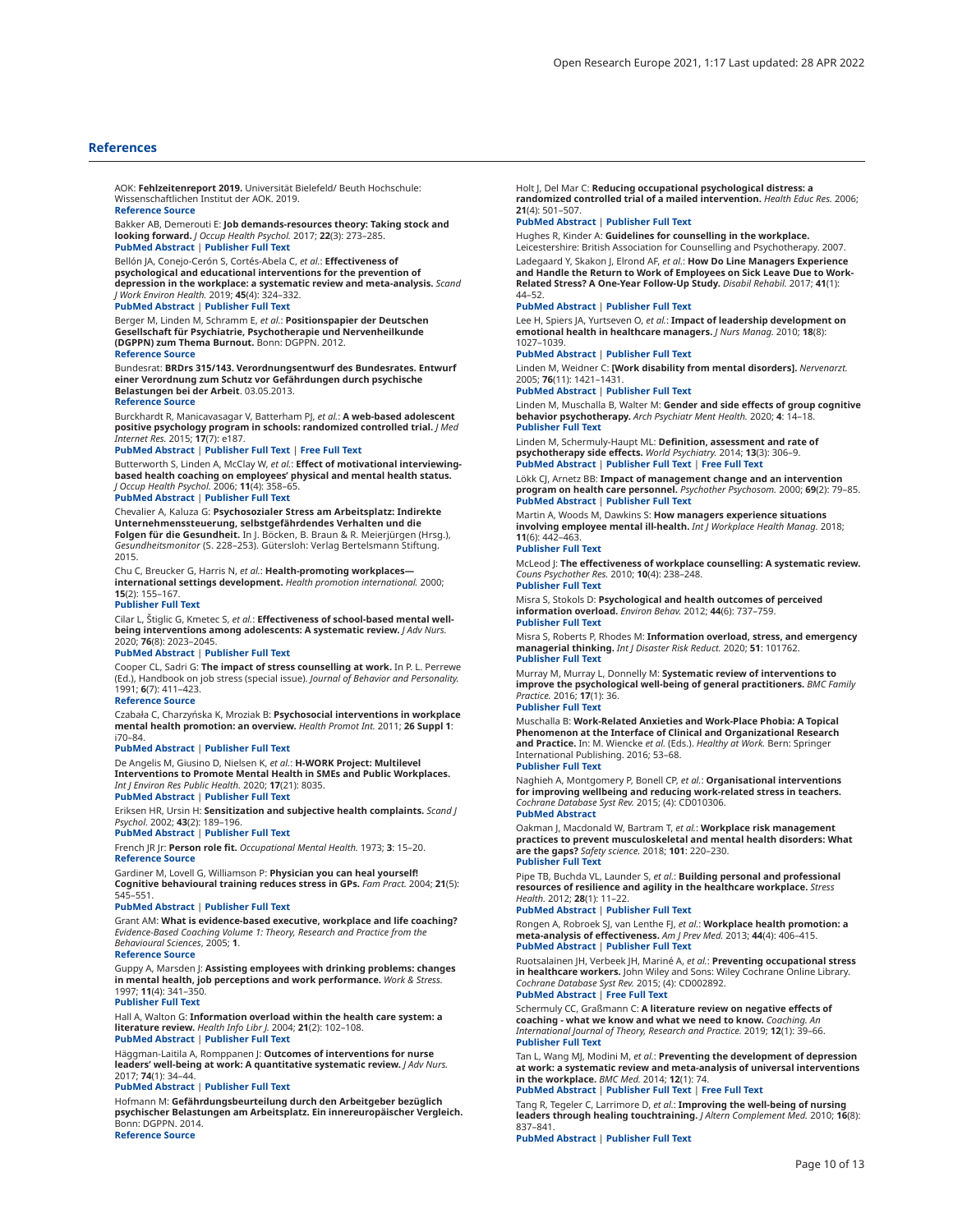<span id="page-10-0"></span>Van Vilsteren M, van Oostrom SH, de Vet HC, *et al.*: **Workplace interventions to prevent work disability in workers on sick leave.** *Cochrane Database Syst Rev.* 2015; 10: CD006955. **[PubMed Abstract](http://www.ncbi.nlm.nih.gov/pubmed/26436959)**

Van Wyk BE, Pillay-Van Wyk V: **Preventive staff-support interventions for health workers.** John Wiley and Sons: Wiley Cochrane Online Library. 2010; (3): CD003541. **[PubMed Abstract](http://www.ncbi.nlm.nih.gov/pubmed/20238322)**

Weinberg A, Creed F: **Stress and psychiatric disorder in healthcare professionals and hospital staff.** *Lancet.* 2000; **355**(9203): 533–537. **[PubMed Abstract](http://www.ncbi.nlm.nih.gov/pubmed/10683003)** | **[Publisher Full Text](http://dx.doi.org/10.1016/S0140-6736(99)07366-3)**

Werk LP, Muschalla B: **Workplace mental health promotion in a large state organization: Perceived needs, expected effects, neglected side effects: Data and qualitative coding tree.** 2021. **[Publisher Full Text](http://dx.doi.org/10.17605/OSF.IO/2A3ZP)**

Wilson TD: **Information overload: implications for healthcare services.** *Health Informatics J.* 2001; **7** (2): 112–117. **[Publisher Full Text](http://dx.doi.org/10.1177/146045820100700210)**

Wittchen HU, Jacobi F, Rehm J, *et al.*: **The size and burden of mental disorders and other disorders of the brain in Europe 2010.** *Eur Neuropsychopharmacol.* 2011; **21**(9): 655–679.

#### **[PubMed Abstract](http://www.ncbi.nlm.nih.gov/pubmed/21896369)** | **[Publisher Full Text](http://dx.doi.org/10.1016/j.euroneuro.2011.07.018)**

WHO-World Health Organization, PRIMA-EF: **Guidance on the European**<br>**Framework for Psychosocial Risk Management: A Resource for Employers<br><b>and Worker Representatives.** Protecting Workers' Health Series No. Geneva: World Health Organization. 2008; **9**. **[Reference Source](https://www.who.int/occupational_health/publications/PRIMA-EF Guidance_9.pdf)**

Yong J, Kim J, Park J, *et al.*: **Effects of a spirituality training program on the spiritual and psychosocial well-being of hospital middle manager nurses in Korea.** *J Contin Educ Nurs.* 2011; **42**(6): 280–288. **[PubMed Abstract](http://www.ncbi.nlm.nih.gov/pubmed/21162467)** | **[Publisher Full Text](http://dx.doi.org/10.3928/00220124-20101201-04)**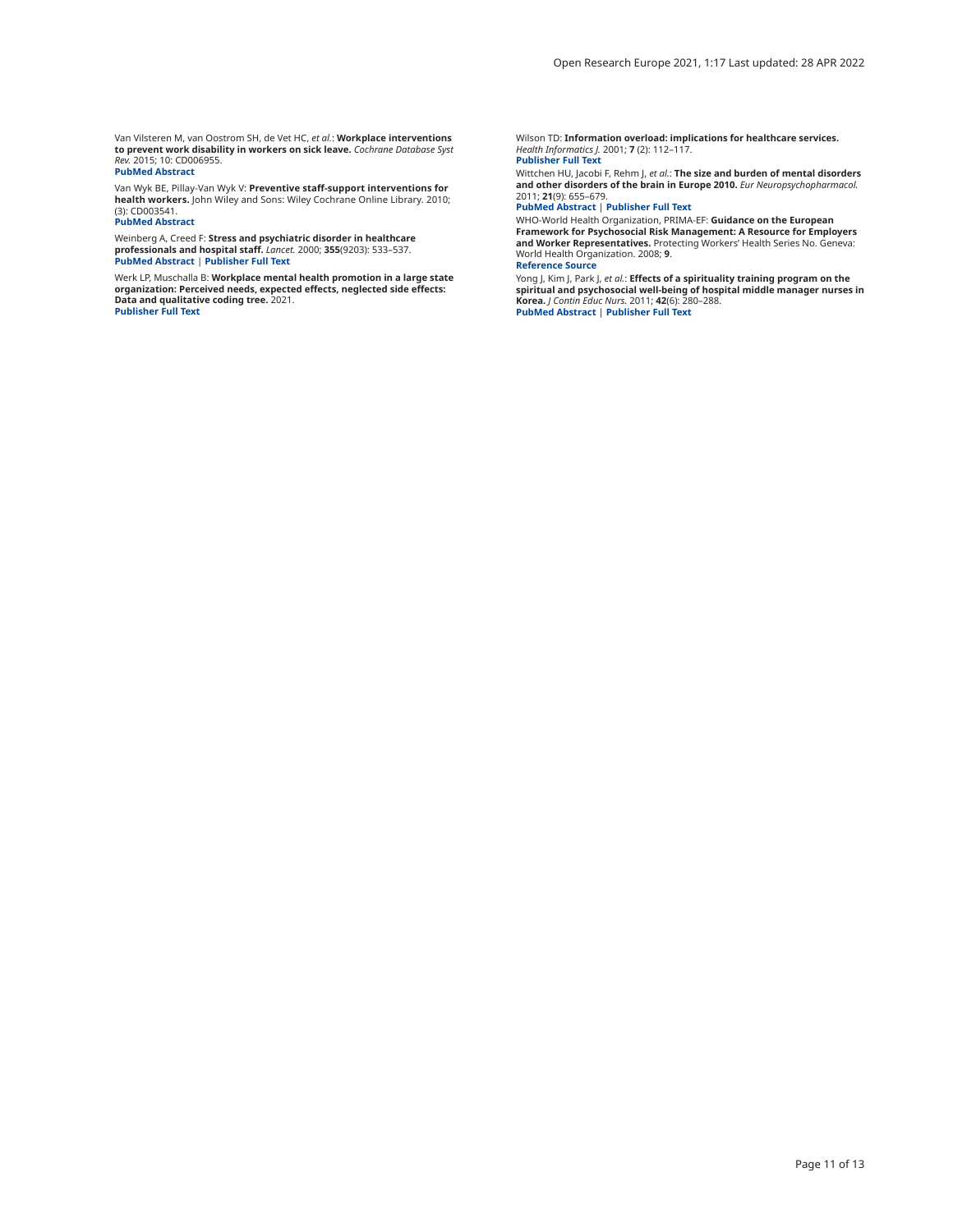# **Open Peer Review**

#### 7 **Current Peer Review Status:**

**Version 1**

Reviewer Report 05 May 2021

# <https://doi.org/10.21956/openreseurope.14262.r26601>

**© 2021 Donnelly M.** This is an open access peer review report distributed under the terms of the [Creative](https://creativecommons.org/licenses/by/4.0/) [Commons Attribution License](https://creativecommons.org/licenses/by/4.0/), which permits unrestricted use, distribution, and reproduction in any medium, provided the original work is properly cited.



# **Michael Donnelly**

Centre for Public Health, Queen's University Belfast, Belfast, UK

This paper is described as presenting a qualitative study about perceptions regarding the important topic of mental health in workplace settings. I have noted below a number of observations and queries that need to be addressed. It is possible that many queries could be addressed by clarifying the forms of expression that are presented in the paper and increasing its English language fluency.

The introduction to the paper provides a useful overview and rationale for the study. However, there is no review or reference to qualitative studies on workplace mental health needs, interventions or potential side effects. How does this qualitative study relate to other qualitative studies on this topic? In particular, what is the scope of qualitative studies in relation to the research question that the study addressed?

In the methods section, please clarify further how employees were invited to participate in the qualitative study, how many by type of employee were invited, how many x type consented and how many x type were interviewed. What was the nature of the personal invitation? How did managers decide who to nominate to be interviewed? How many were nominated? How many agreed? Comment in this section or in the Discussion section about the extent to which the qualitative (non-probability) sample captured the range of characteristics in the employee workforce and that the review literature indicated were pertinent to the focus of this qualitative study. Please check numbers e.g. 6418 employees on page 4 and 6488 employees on page 5; '…34 of the 40 personally invited reported back…' but only 33 interviews were conducted (page 5). What 'guidelines' guided the conduct of the interviews? Please clarify the meaning of the use of the term 'qualitative survey' and how it differs from qualitative interviews. What are the sociodemographic characteristics of the 12 managers who were interviewed and the participants of the focus groups (the abstract states 5 FGs and the paper states 3 FGs)?

The data appears to be presented in terms of 'counts' or the number of participants who stated a given view or response rather than in terms of a qualitative analysis. Did you give consideration to usual qualitative study concepts such as data saturation, the derivation of themes and supporting